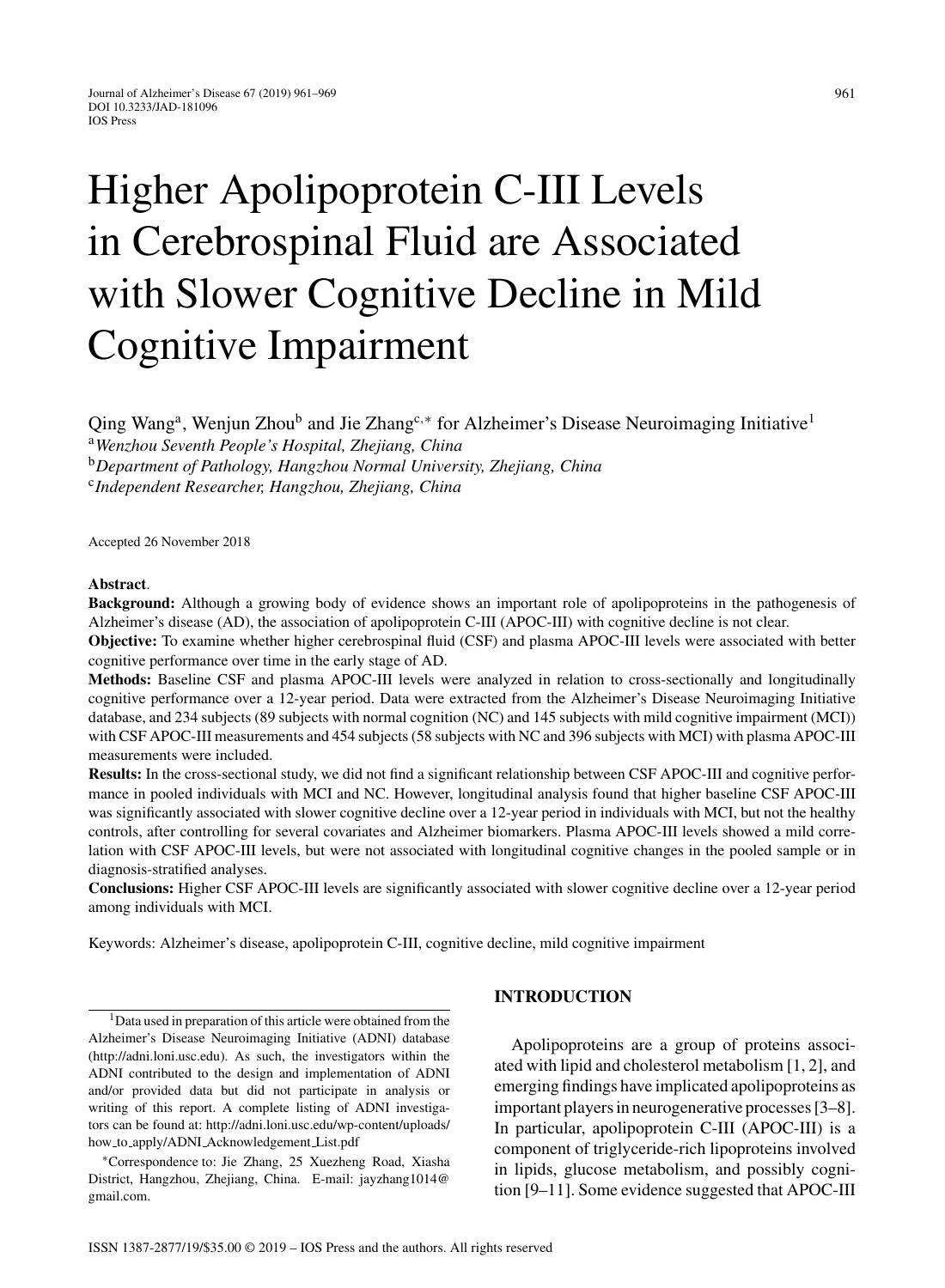can bind circulating amyloid- $\beta$  (A $\beta$ ), and levels of APOC-III in plasma were reduced in patients with Alzheimer's disease (AD) [10, 12]. Further, it has been reported that higher plasma APOC-III levels are associated with better cognitive performance in cross-sectional analyses [10, 11]. However, no studies have reported longitudinal cognitive associations with plasma or cerebrospinal fluid (CSF) levels of APOC-III in subjects with mild cognitive impairment (MCI) and normal cognition (NC).

Thus, we aimed to address this gap by evaluating the association of plasma and CSF APOC-III with cognitive decline in individuals with MCI and NC. In the cross-sectional study, baseline plasma and CSF AOPC-III levels were analyzed in relation to baseline demographic variables, cognitive performance and AD pathologies (CSF  $A\beta_{42}$ , t-tau, p-tau levels) in individuals with MCI and NC. In the longitudinal study, baseline plasma and CSF APOC-III levels were used as predictors for change in cognition over a 12-year period.

## **MATERIALS AND METHODS**

*Alzheimer's Disease Neuroimaging Initiative study*

Data used in the preparation of this article were downloaded on 13 June 2018 from the Alzheimer's Disease Neuroimaging Initiative (ADNI) database [\(http://adni.loni.usc.edu\)](http://adni.loni.usc.edu). The ADNI was launched in 2003 with the primary goal of identifying neuropsychological, clinical, biochemical, and neuroimaging markers of potential progression of MCI to early AD dementia. Each ADNI site obtained local institutional review board approval, and written informed consents were obtained from all the subjects.

#### *Participants*

From the dataset, we selected participants between 55 and 90 years old who met the following criteria for MCI and NC and had baseline APOC-III samples and follow-up measurements of cognitive function. 234 subjects had CSF APOC-III measurements at baseline (Table 1). 454 subjects had plasma APOC-III measurements at baseline (Supplementary Table 1).

Subjects with NC had a Mini-Mental State Examination (MMSE) [13] score ranging between 24 and 30, and a Clinical Dementia Rating (CDR) [14] score of 0. The criteria for MCI included an MMSE between 24 and 30, a CDR of 0.5, objective memory deficits based on delayed recall scores of the Wechsler Memory Scale Logical memory II, preserved activities of daily living, and an absence of dementia.

## *CSF analysis*

 $CSF$  A $\beta_{42}$ , t-tau, and p-tau levels were determined using the multiplex xMAP Luminex platform (Luminex Corp., Austin, TX, USA) and Innogenetics INNO-BIA AlzBio3 (Innogenetics, Ghent, Belgium) immunoassay reagents as described previously [15].

CSF APOC-III was measured as part of a CSF multiple proteomic processing stream using an xMAP multiplex panel (MyriadRBM) [16], details of which can be found at the ADNI website ([http://adni.loni.](http://adni.loni.ucla.edu/) [ucla.edu/](http://adni.loni.ucla.edu/)). Test-retest validation was conducted in the 16 randomly selected CSF samples to ensure reliability. Values are given in  $\mu$ g/ml. The data were natural log transformed to better approximate a normal distribution.

## *Plasma APOC-III measurements*

Plasma APOC-III was measured as part of a plasma multiple proteomic processing stream using an xMAP multiplex panel (MyriadRBM), details of which have been described previously [17] and can be found at the ADNI website ([http://adni.loni.ucla.](http://adni.loni.ucla.edu/) [edu/\)](http://adni.loni.ucla.edu/). Values are given in µg/ml. Plasma APOC-III levels were log-transformed for statistical analyses.

# *White matter hyperintensities (WMH) measurements*

WMH volumes were estimated from T1-, T2-, and proton density (PD)- weighted MR images using an automated technique, details of which has been described previously [18, 19]. The data used in the present study were obtained from the ADNI file "UCD ADNI1 WMH.CSV".

#### *Cognitive outcomes*

Subjects underwent clinical and cognitive measurements at each ADNI visit. In the present study, the cognitive outcomes included the following: 1) MMSE and 2) ADAS-Cog 11. The data used in this analysis were extracted from the ADNI files "MMSE.csv" and "ADAS ADNI1.CSV".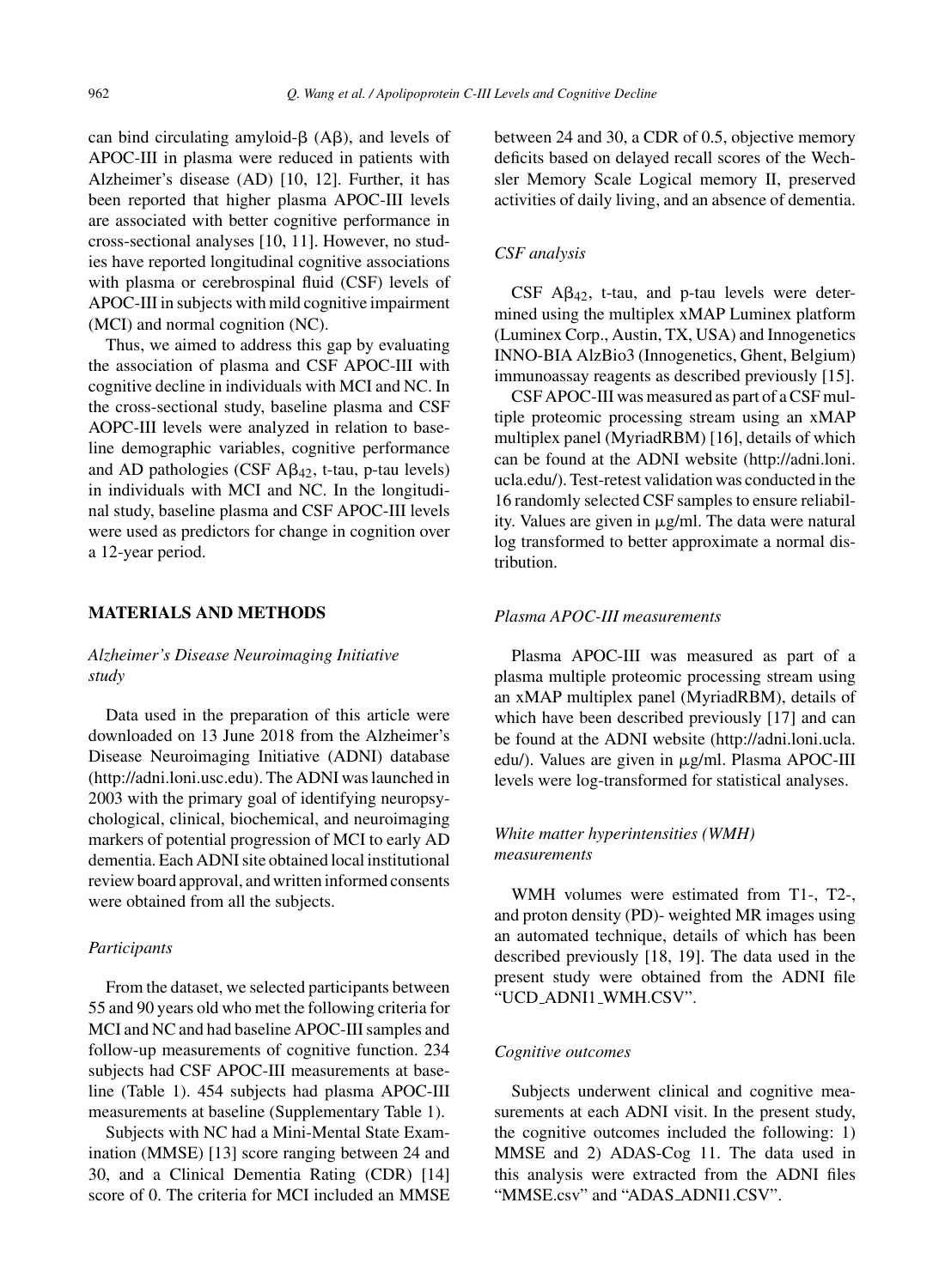|                                                | NC $(n=89)$      | MCI $(n = 145)$  | $\boldsymbol{p}$ |
|------------------------------------------------|------------------|------------------|------------------|
| Age, y                                         | $75.8 \pm 5.46$  | $74.9 \pm 7.21$  | 0.30             |
| Education, y                                   | $15.6 \pm 2.93$  | $15.9 \pm 2.96$  | 0.39             |
| Female, %                                      | 49.4             | 32.4             | 0.01             |
| APOE4,%                                        | 24.7             | 53.1             | < 0.001          |
| <b>MMSE</b> score                              | $29.1 \pm 1.02$  | $26.9 \pm 1.79$  | < 0.001          |
| ADAS-Cog 11                                    | $6.19 \pm 2.86$  | $11.8 \pm 4.29$  | < 0.001          |
| CSF APOC-III, µg/ml, natural log               | $-1.24 \pm 0.25$ | $-1.23 \pm 0.21$ | 0.91             |
| RAVLT immediate recall                         | $43 \pm 8.64$    | $29.8 \pm 8.58$  | < 0.0001         |
| Total cholesterol, mg/dL                       | $193 \pm 38.1$   | $198 \pm 38.5$   | 0.3              |
| Triglyceride, mg/dL                            | $146 \pm 97.8$   | $151 \pm 113$    | 0.7              |
| $CSF A\beta_{42}$ , pg/ml                      | $206 \pm 57$     | $161 \pm 52$     | < 0.001          |
| CSF t-tau, pg/ml                               | $69.9 \pm 27.3$  | $105 \pm 52.6$   | < 0.001          |
| CSF p-tau, pg/ml                               | $24.8 \pm 13.2$  | $36.5 \pm 16$    | < 0.001          |
| White matter hyperintensities, cm <sup>3</sup> | $0.78 \pm 1.92$  | $0.83 \pm 2.66$  | 0.87             |
| Follow-up visits, n subjects                   |                  |                  |                  |
| <b>Baseline</b>                                | 89               | 145              |                  |
| 1 <sub>y</sub>                                 | 88               | 145              |                  |
| 2y                                             | 85               | 128              |                  |
| 3y                                             | 80               | 106              |                  |
| 4y                                             | 56               | 53               |                  |
| 5 y                                            | 48               | 43               |                  |
| 6 y                                            | 53               | 40               |                  |
| 7y                                             | 42               | 30               |                  |
| 8 y                                            | 33               | 23               |                  |
| 9 y                                            | 25               | 18               |                  |
| 10y                                            | 22               | 7                |                  |
| 11y                                            | 20               | 5                |                  |
| 12 y                                           | 6                | $\overline{2}$   |                  |

Table 1 Demographic information of study sample

NC, normal controls; MCI, mild cognitive impairment; MMSE, Mini-Mental State Examination; ADAS-Cog 11, Alzheimer's disease assessment scale-cognitive 11-item; RAVLT, Rey auditory verbal learning test; APOC-III, apolipoprotein C-III; A $\beta_{42}$ , amyloid 42; t-tau, total tau; p-tau, phosphorylated tau.

#### *Statistical analysis*

First, *t*-tests and chi-square tests were conducted to assess differences in demographic and clinical variables between controls and MCI patients. Second, Spearman correlations were performed to examine the cross-sectional associations between APOC-III and other variables in the pooled sample. Third, to examine the associations of baseline CSF APOC-III levels (dichotomized by  $-1.24 \mu$ g/ml, high APOC-III group is defined as  $\geq -1.24 \mu$ g/ml while low APOC-III group  $\leq$  -1.24  $\mu$ g/ml) and plasma APOC-III levels (dichotomized by  $2.13 \mu g/ml$ , high APOC-III group is defined as  $> 2.13 \mu$ g/ml while low APOC-III  $\text{group} < 2.13 \,\mu\text{g/ml})$  with cognitive decline, linear mixed models were fitted for each cognitive outcome (MMSE and ADAS-Cog 11). To evaluate whether cognitive status had a modification effect, these analyses were performed within each diagnostic group separately. All models included main effects of baseline age, gender, education, APOE4 genotype, Rey auditory verbal learning test (RAVLT) immediate

recall scores [20],  $A\beta_{42}$ , t-tau, p-tau, cholesterol, triglyceride, WMH, and their interactions with time, as well as random effects consisting of a random intercept and a random slope for each subject. All analyses were performed with R software (version 3.3.3) [21]. The level of statistical significance was set at  $p < 0.05$ .

## **RESULTS**

## *Demographic information*

A total of 234 participants were included in this analysis (Table 1). There were no significant differences in age or educational attainment between controls and MCI patients. Compared with controls, MCI patients were more likely to be APOE4 carriers, male and had lower MMSE scores, lower RAVLT immediate recall scores, greater ADAS-Cog 11 scores, and higher levels of CSF t-tau, p-tau but lower levels of  $A\beta_{42}$ . However, no significant difference was found in CSF APOC-III between the two groups.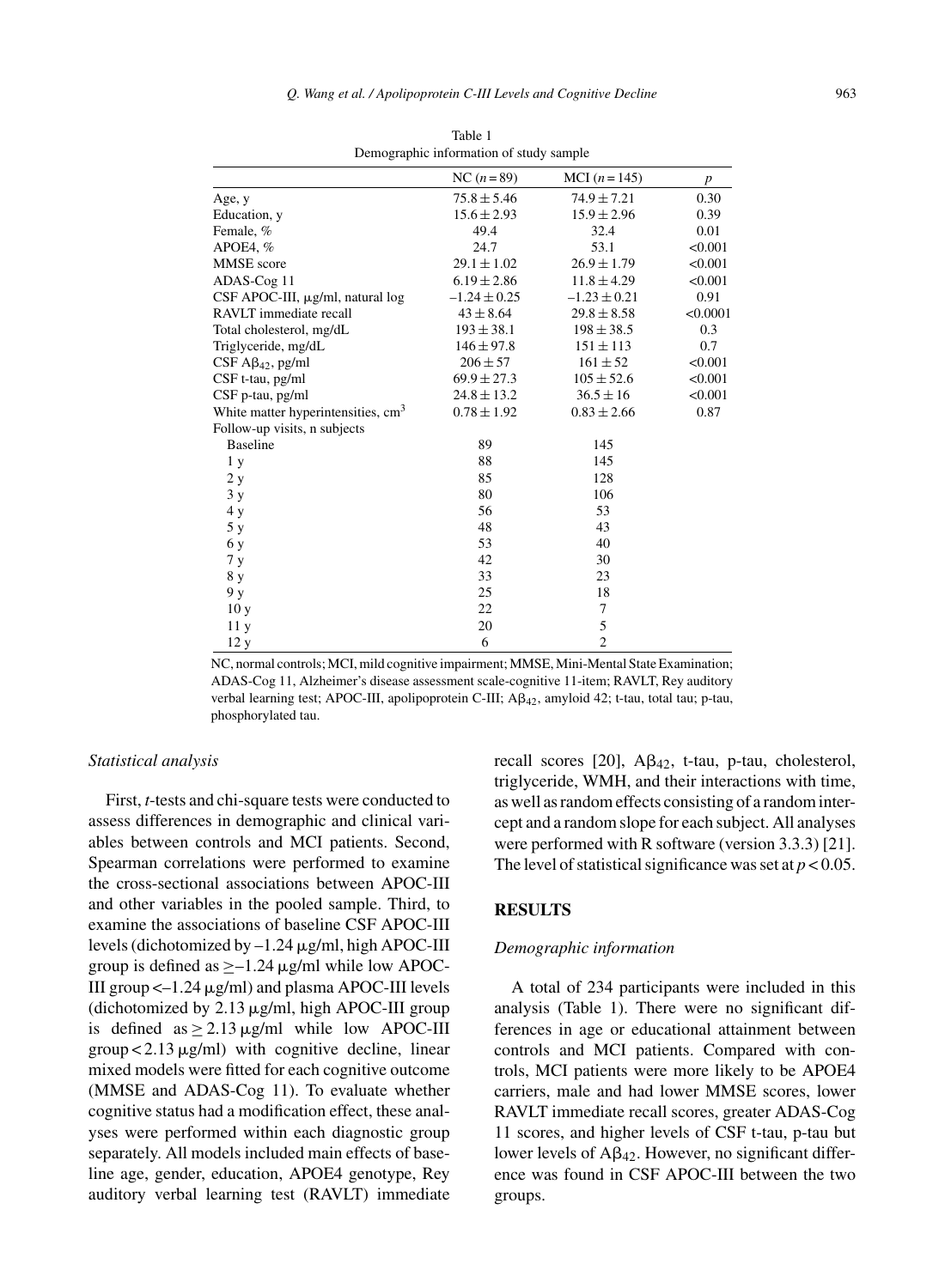Table 2 Correlation between CSF APOC-III and demographic and clinical variables in the pooled sample

| Variables              | rho      | 0.029 |  |
|------------------------|----------|-------|--|
| Age                    | 0.143    |       |  |
| Education              | 0.055    | 0.403 |  |
| <b>MMSE</b>            | 0.020    | 0.759 |  |
| ADAS-Cog 11            | 0.018    | 0.785 |  |
| RAVLT immediate recall | $-0.047$ | 0.47  |  |
| $A\beta_{42}$          | 0.103    | 0.118 |  |
| t-tau                  | $-0.025$ | 0.705 |  |
| p-tau                  | 0.061    | 0.351 |  |
| Total cholesterol      | 0.002    | 0.977 |  |
| Triglyceride           | 0.044    | 0.500 |  |
| <b>WMH</b>             | 0.11     | 0.095 |  |

MMSE, Mini-Mental State Examination; ADAS-Cog 11, Alzheimer's disease assessment scale-cognitive 11-item; RAVLT, Rey auditory verbal learning test;  $A\beta_{42}$ , amyloid 42; t-tau, total tau; p-tau, phosphorylated tau; WMH, white matter hyperintensities.

As shown in Supplementary Table 1, a total of 454 subjects with plasma APOC-III samples were included in the present study.

## *Association of APOC-III levels with demographic and clinical variables in cross-sectional study*

As shown in Table 2, CSF APOC-III was associated with age in the pooled sample (rho =  $0.143$ ,  $p = 0.029$ ). However, no correlations between CSF APOC-III and other variables were found (all  $p > 0.05$ ). In addition, CSF APOC-III was not associated with gender or APOE4 genotype (all  $p > 0.05$ ).

As shown in Supplementary Table 2, plasma APOC-III was positively associated with serum total cholesterol and triglyceride levels in the pooled sample (all *p* < 0.001). Compared with men, women had higher levels of plasma APOC-III  $(2.19 \pm 0.15 \text{ ver-}$ sus  $2.11 \pm 0.15$ ,  $p < 0.001$ ). However, no correlations between plasma APOC-III and other variables were observed (all  $p > 0.05$ ).

## *Correlations between CSF and plasma APOC III levels in the MCI and NC groups*

CSF and plasma APOC-III levels showed a mild correlation  $(r=0.17, p=0.021)$  in the correlation analysis that included 191 individuals (45 subjects with NC and 146 subjects with MCI) who had the CSF and plasma samples. In diagnosis-stratified analyses, there was a significant association between CSF and plasma APOC-III levels in the NC group  $(r=0.332)$ ,  $p = 0.026$ ). However, in the MCI group, plasma

APOC-III was not associated with CSF APOC-III  $(r=0.11, p=0.196; Fig. 1).$ 

# *Association of APOC-III levels with conversion from MCI to dementia*

We examined whether CSF and plasma APOC-III levels predicted conversion from MCI to dementia. Cox proportional hazard models were conducted for APOC-III as a dichotomous variable (CSF APOC-III was dichotomized by  $-1.24 \mu$ g/ml; Plasma APOC-III was dichotomized by  $2.13 \mu$ g/ml) when controlling for age and gender. CSF and plasma APOC-III were not associated with conversion from MCI to dementia (low CSF APOC-III:  $HR = 1.4$ ,  $p = 0.11$ , Fig. 2; low plasma APOC-III:  $HR = -0.26$ ,  $p = 0.07$ , Supplementary Figure 1).

# *Association of APOC-III levels with cognitive decline over a 12-year period*

Findings from the linear mixed models of cognitive change over time by CSF APOC-III levels (dichotomized by  $-1.24 \mu$ g/ml: low CSF APOC-III was defined as CSF APOC-III levels  $\lt$  -1.24  $\mu$ g/ml; high CSF APOC-III was defined as CSF APOC-III levels  $\geq -1.24 \mu$ g/ml) are demonstrated in Table 3 and Fig. 3.

In the pooled sample, there were marginally significant associations of CSF APOC-III with rates of change of MMSE (Estimate =  $0.2124$ ,  $p = 0.0731$ ) and ADAS-Cog 11 (Estimate =  $-0.4372$ ,  $p = 0.0605$ ) during follow-up after accounting for age, sex, education, APOE4 genotype, RAVLT immediate recall,  $A\beta_{42}$ , t-tau, p-tau, total cholesterol, triglyceride, and WMH (Table 3 and Fig. 3A, D).

In diagnosis-stratified analyses, high CSF APOC-III was associated with slower rates of decline on the ADAS-Cog 11 in the MCI group (Estimate =  $-0.8831$ ,  $p = 0.0275$ , Table 3 and Fig. 3F), but not the control group (Estimate  $=-0.1441$ ,  $p = 0.2902$ , Table 3 and Fig. 3E). Further, there was a marginally significant association of high CSF APOC-III with slower rates of decline on the MMSE in the MCI group (Estimate =  $0.3935$ ,  $p = 0.0562$ , Table 3 and Fig. 3C), but not the control group (Estimate =  $0.0849$ ,  $p = 0.1824$ , Table 3 and Fig. 3B).

However, as shown in Supplementary Table 3 and Fig. 2, there was no association between plasma APOC-III and cognitive decline in the pooled sample or in diagnosis-stratified analyses (all  $p > 0.05$ ).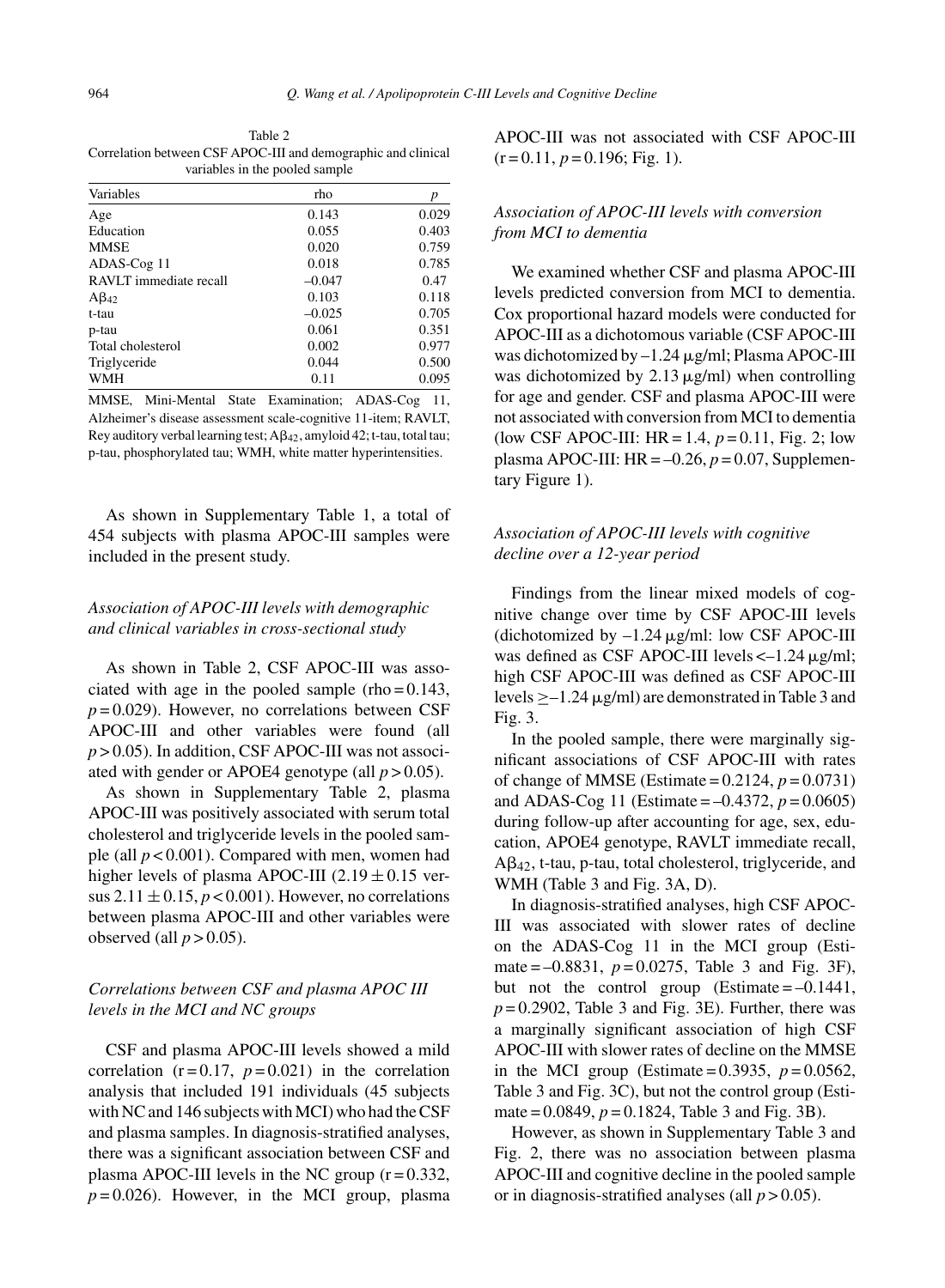

Fig. 1. Correlations between CSF and plasma APOC III levels in the MCI and NC groups.

## **DISCUSSION**

In the present study, cross-sectional analysis did not find a significant relationship between CSF APOC-III and cognitive performance in pooled individuals with NC and MCI. However, longitudinal analysis showed that higher baseline CSF APOC-III was significantly associated with slower cognitive decline over a 12-year period in individuals with MCI, but not the healthy controls, after controlling for several covariates and Alzheimer biomarkers.

Regarding the biology of APOC-III, it is primarily synthesized in the liver and intestine [22]. APOC-III is found on VLDL, LDL, HDL, and chylomicrons [22]. It has been reported that APOC-III is involved in lipids and glucose metabolism [9, 23]. In AD patients and cognitively normal individuals with AD family history, a significant reduction in APOC-III levels was observed in the blood [10]. Despite some evidence that APOC-III levels in the blood are crosssectionally associated with cognitive performance [10, 11], our understanding of the relationship of plasma and CSF APOC-III levels and cognitive decline over time is limited. In the present study, our

data showed that higher levels of APOC-III in CSF, but not plasma, were associated with slower cognitive decline in subjects with MCI. This protective effect of APOC-III on cognitive performance may be due to the fact that APOC-III, an A $\beta$ -binding protein, could increase  $\text{A}\beta$  efflux and indirectly decrease the deposition of  $\mathsf{A}\mathsf{B}$  in brain [10]. However, the lack of association between plasma APOC-III levels and cognitive decline may be due to the presence of the blood-brain barrier, the more complicated origin and metabolism of plasma biomarkers. Interestingly, we found that plasma APOC-III levels were associated with CSF APOC-III levels in the NC group, but not the MCI group (Fig. 1). Based on our results, the lack of correlation between the levels of APOC-III in each of these compartments in the MCI group suggested that the disruption of plasma and CSF APOC-III equilibrium in the early stages of AD may contribute to the reduction of  $A\beta$ efflux. However, further basic and clinical studies are needed to support this notion. In addition, a previous genetic study suggested that the APOC-III 3017G allele may be associated with reduced risk of AD among APOE4 noncarriers in a Chinese cohort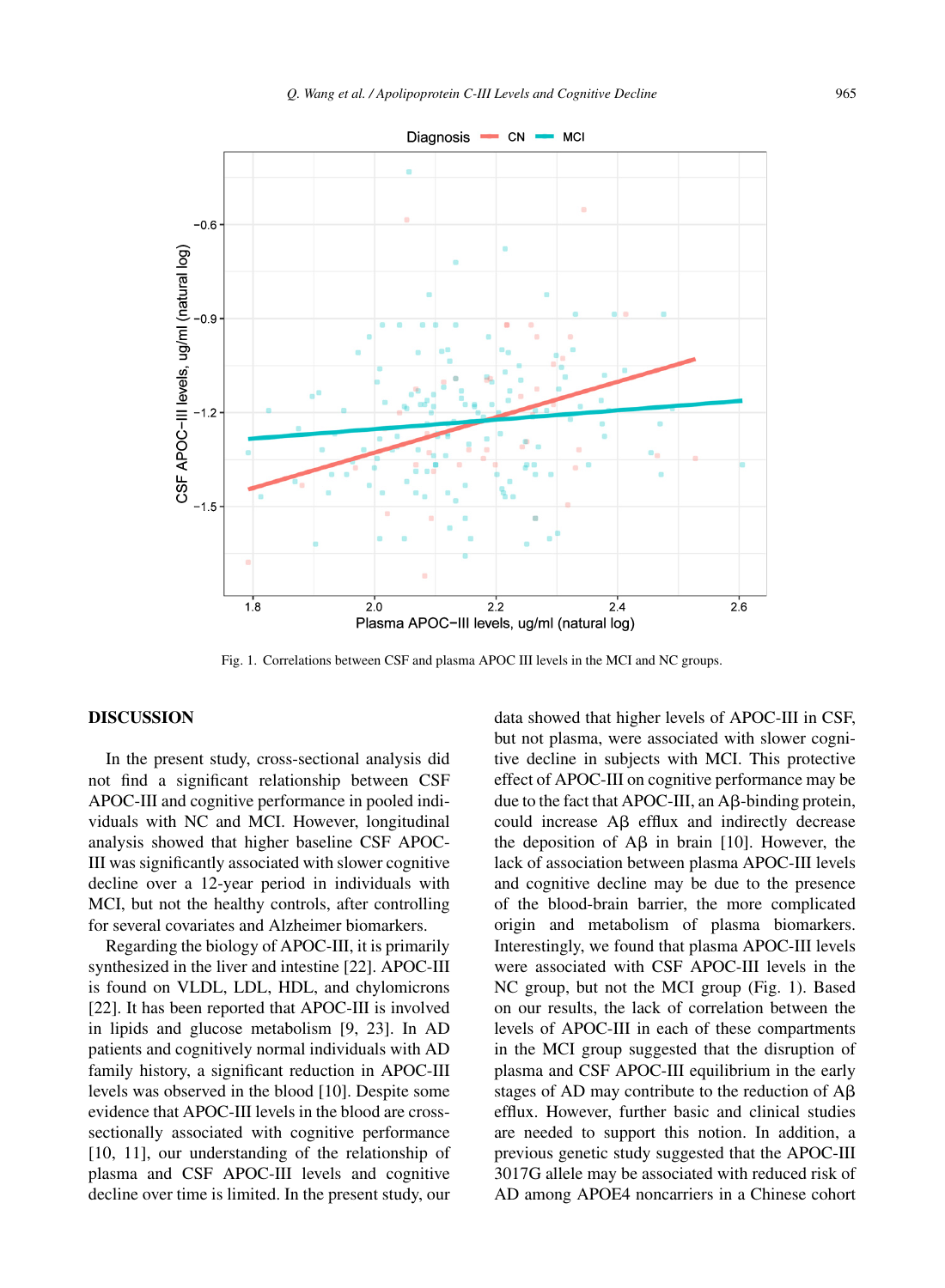

Fig. 2. Conversion from MCI to dementia for CSF APOC-III.

[24]. However, the precise mechanisms underlying the relationship between APOC-III and cognitive performance warrant further investigation.

However, in our study, associations of high CSF APOC-III and better cognitive performance were observed only in the longitudinal analysis, not the cross-sectional analysis. These findings may have several possible explanations. One possibility is that the severity of cognitive deficits of our participants may be relatively subtle at baseline. In other words, the neuropsychological assessments utilized in our study may be too insensitive to find a relationship between APOC-III and global cognitive function in a cross-sectional analysis. Another possibility is that the comparable levels of APOC-III between the NC and the MCI groups may also limit the power to detect the link between APOC-III and cognitive performance in a cross-sectional analysis.

In the present study, the association of CSF APOC-III with cognitive function in individuals with MCI remained statistically significant when CSF  $\text{A}\beta_{42}$  and tau proteins were controlled in the longitudinal analysis, indicating that CSF APOC-III is an independent predictor of cognitive decline, and that the cognitive changes associated with CSF APOC-III levels may go beyond the effects of  $A\beta$  amyloid plaques and tau neurofibrillary tangles. Although  $A\beta$  and tau have been two major therapeutic targets for AD [25], additional mechanisms may also take part in AD pathogenesis. Based on our findings, CSF APOC-III may have a beneficial effect on the cognition in individuals with MCI. However, the mechanisms underlying this potentially protective effect of APOC-III on cognition warrants further investigation.

Finally, in this study, we revealed that CSF APOC-III is associated with MMSE and ADAS-Cog 11 scores over time only in MCI patients. It is suggested that increased levels of APOC-III in CSF are particularly related to slower cognitive decline in the early stage of AD. However, in the NC group, no signif-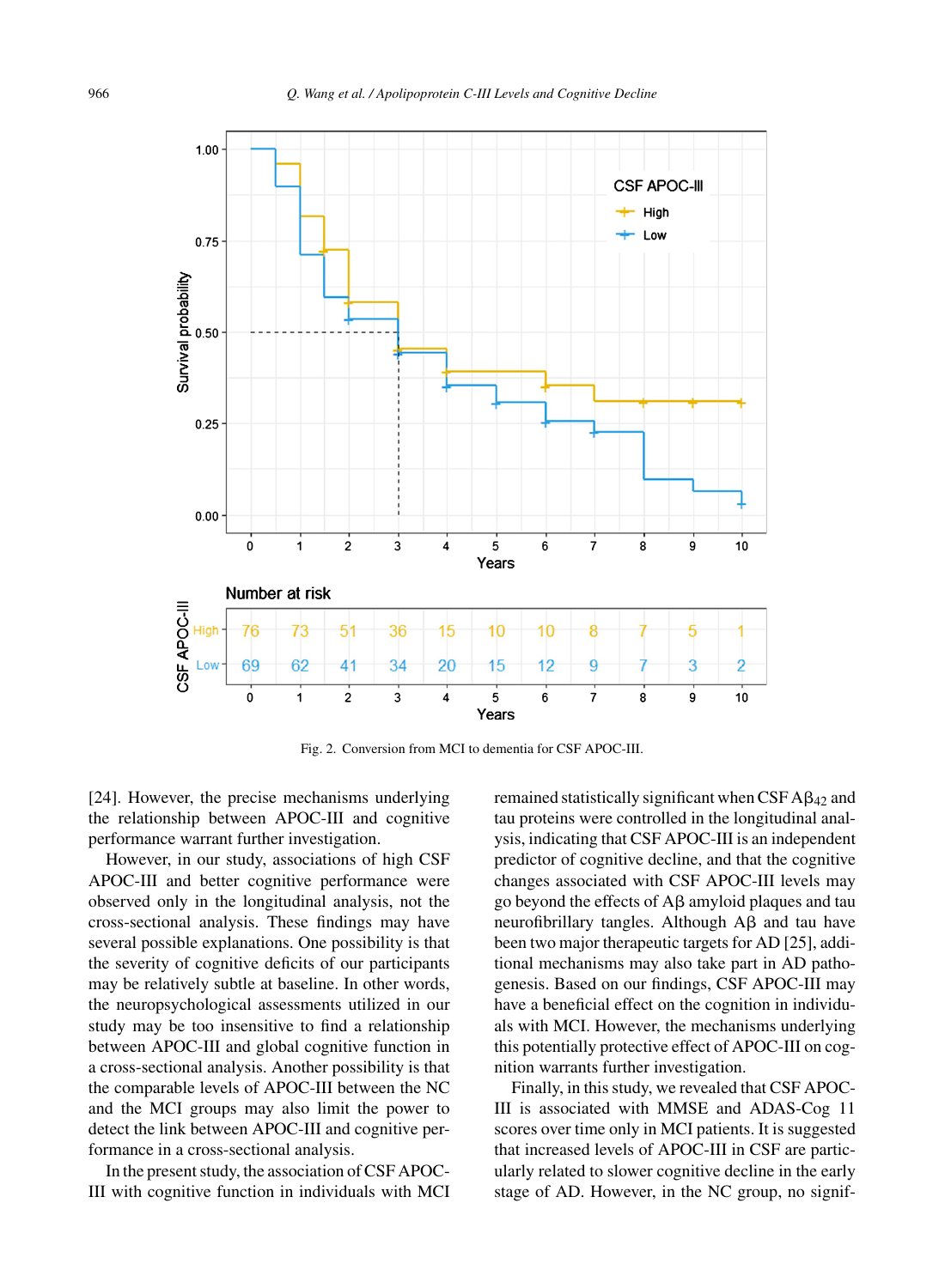| Summary of linear mixed models       |           |                        |                  |           |                        |                  |  |  |  |
|--------------------------------------|-----------|------------------------|------------------|-----------|------------------------|------------------|--|--|--|
|                                      |           | <b>MMSE</b>            |                  |           | ADAS-cog 11            |                  |  |  |  |
|                                      | Estimate  | $\overline{\text{SE}}$ | $\boldsymbol{p}$ | Estimate  | $\overline{\text{SE}}$ | $\boldsymbol{p}$ |  |  |  |
| Predictors (NC and MCI)              |           |                        |                  |           |                        |                  |  |  |  |
| High CSF APOC-III $\times$ time      | 0.2124    | 0.1185                 | 0.0731           | $-0.4372$ | 0.2329                 | 0.0605           |  |  |  |
| $AGE \times time$                    | 0.0188    | 0.0094                 | 0.0443           | $-0.0437$ | 0.0183                 | 0.0172           |  |  |  |
| Female sex $\times$ time             | $-0.3737$ | 0.1353                 | 0.0058           | 1.0845    | 0.2656                 | < 0.0001         |  |  |  |
| Education $\times$ time              | $-0.0412$ | 0.0202                 | 0.0412           | 0.0853    | 0.0396                 | 0.0313           |  |  |  |
| $APOE4 \times$ time                  | $-0.2362$ | 0.1459                 | 0.1055           | 0.5103    | 0.2864                 | 0.0747           |  |  |  |
| RAVLT immediate recall $\times$ time | 0.0390    | 0.0061                 | < 0.0001         | $-0.0710$ | 0.0120                 | < 0.0001         |  |  |  |
| $A\beta_{42} \times$ time            | 0.0034    | 0.0013                 | 0.0092           | $-0.0056$ | 0.0026                 | 0.0302           |  |  |  |
| $t$ -tau $\times$ time               | 0.0007    | 0.0021                 | 0.7432           | $-0.0024$ | 0.0041                 | 0.5540           |  |  |  |
| $p$ -tau $\times$ time               | $-0.0154$ | 0.0066                 | 0.0199           | 0.0339    | 0.0130                 | 0.0090           |  |  |  |
| Triglyceride $\times$ time           | $-0.0006$ | 0.0005                 | 0.2249           | 0.0012    | 0.0010                 | 0.2360           |  |  |  |
| Cholesterol $\times$ time            | $-0.0024$ | 0.0016                 | 0.1367           | 0.0026    | 0.0032                 | 0.4058           |  |  |  |
| WMH $\times$ time                    | $-0.0029$ | 0.0214                 | 0.8929           | $-0.0144$ | 0.0422                 | 0.7336           |  |  |  |
| Predictors (NC)                      |           |                        |                  |           |                        |                  |  |  |  |
| High CSF APOC-III $\times$ time      | 0.0849    | 0.0637                 | 0.1824           | $-0.1441$ | 0.1362                 | 0.2902           |  |  |  |
| $AGE \times$ time                    | $-0.0060$ | 0.0069                 | 0.3814           | $-0.0168$ | 0.0148                 | 0.2545           |  |  |  |
| Female sex $\times$ time             | 0.0112    | 0.0817                 | 0.8912           | 0.2677    | 0.1748                 | 0.1256           |  |  |  |
| Education $\times$ time              | $-0.0038$ | 0.0122                 | 0.7557           | 0.0162    | 0.0262                 | 0.5351           |  |  |  |
| $APOE4 \times$ time                  | 0.0911    | 0.0994                 | 0.3595           | $-0.0556$ | 0.2129                 | 0.7939           |  |  |  |
| RAVLT immediate recall $\times$ time | 0.0014    | 0.0041                 | 0.7376           | $-0.0098$ | 0.0089                 | 0.2679           |  |  |  |
| $A\beta_{42} \times$ time            | 0.0034    | 0.0007                 | < 0.0001         | $-0.0060$ | 0.0016                 | 0.0002           |  |  |  |
| $t$ -tau $\times$ time               | $-0.0023$ | 0.0016                 | 0.1416           | 0.0030    | 0.0034                 | 0.3794           |  |  |  |
| $p$ -tau $\times$ time               | $-0.0007$ | 0.0044                 | 0.8796           | 0.0166    | 0.0095                 | 0.0801           |  |  |  |
| Triglyceride $\times$ time           | 0.0000    | 0.0004                 | 0.9046           | 0.0005    | 0.0008                 | 0.5670           |  |  |  |
| Cholesterol $\times$ time            | 0.0014    | 0.0009                 | 0.1446           | $-0.0036$ | 0.0020                 | 0.0723           |  |  |  |
| $WMH \times time$                    | 0.0110    | 0.0158                 | 0.4863           | $-0.0072$ | 0.0337                 | 0.8319           |  |  |  |
| Predictors (MCI)                     |           |                        |                  |           |                        |                  |  |  |  |
| High CSF APOC-III $\times$ time      | 0.3935    | 0.2061                 | 0.0562           | $-0.8831$ | 0.4006                 | 0.0275           |  |  |  |
| $AGE \times$ time                    | 0.0106    | 0.0148                 | 0.4757           | $-0.0205$ | 0.0287                 | 0.4734           |  |  |  |
| Female sex $\times$ time             | $-0.5448$ | 0.2331                 | 0.0194           | 1.5897    | 0.4517                 | 0.0004           |  |  |  |
| Education $\times$ time              | $-0.0385$ | 0.0341                 | 0.2596           | 0.0409    | 0.0664                 | 0.5385           |  |  |  |
| $APOE4 \times$ time                  | $-0.2627$ | 0.2348                 | 0.2633           | 0.4694    | 0.4555                 | 0.3028           |  |  |  |
| RAVLT immediate recall $\times$ time | 0.0494    | 0.0121                 | < 0.0001         | $-0.0782$ | 0.0236                 | 0.0009           |  |  |  |
| $A\beta_{42} \times$ time            | 0.0022    | 0.0024                 | 0.3520           | $-0.0052$ | 0.0046                 | 0.2637           |  |  |  |
| $t$ -tau $\times$ time               | 0.0049    | 0.0032                 | 0.1205           | $-0.0085$ | 0.0062                 | 0.1700           |  |  |  |
| $p$ -tau $\times$ time               | $-0.0306$ | 0.0112                 | 0.0064           | 0.0489    | 0.0218                 | 0.0250           |  |  |  |
| Triglyceride $\times$ time           | $-0.0007$ | 0.0008                 | 0.3791           | 0.0003    | 0.0016                 | 0.8358           |  |  |  |
| Cholesterol $\times$ time            | $-0.0062$ | 0.0028                 | 0.0273           | 0.0088    | 0.0054                 | 0.1054           |  |  |  |
| $WMH \times time$                    | $-0.0064$ | 0.0325                 | 0.8444           | $-0.0258$ | 0.0644                 | 0.6891           |  |  |  |

Table 3 Summary of linear mixed models

NC, normal controls; MCI, mild cognitive impairment; MMSE, Mini-Mental State Examination; ADAS-Cog 11, Alzheimer's disease assessment scale-cognitive 11-item; RAVLT, Rey auditory verbal learning test; APOC-III, apolipoprotein C-III; A $\beta_{42}$ , amyloid 42; t-tau, total tau; p-tau, phosphorylated tau; WMH, white matter hyperintensities. Main effects of independent parameters are included in each linear mixed model (estimates not shown). Estimates are unstandardized values, indicating the amount of change in each cognitive outcome per year.

icant relationships between APOC-III and cognitive decline were observed. Thus, APOC-III may serve as a potentially useful target for cognitive decline, especially in the early stage of AD.

Several limitations should be noted. First, the convenience samples recruited in the present study may limit the ability to generalize our findings to other populations. Thus, our data should be interpreted with caution due to sample selection bias. Second, we investigated the association of APOC-III only

with global cognition (MMSE and ADAS-Cog 11). It would be intriguing to explore a more comprehensive neuropsychological domains, including memory and executive function.

In conclusion, we found that increased CSF APOC-III levels were associated with slower cognitive decline in individuals with MCI. Further basic and clinical studies are needed to clarify the mechanisms underlying the relationship between APOC-III and cognition.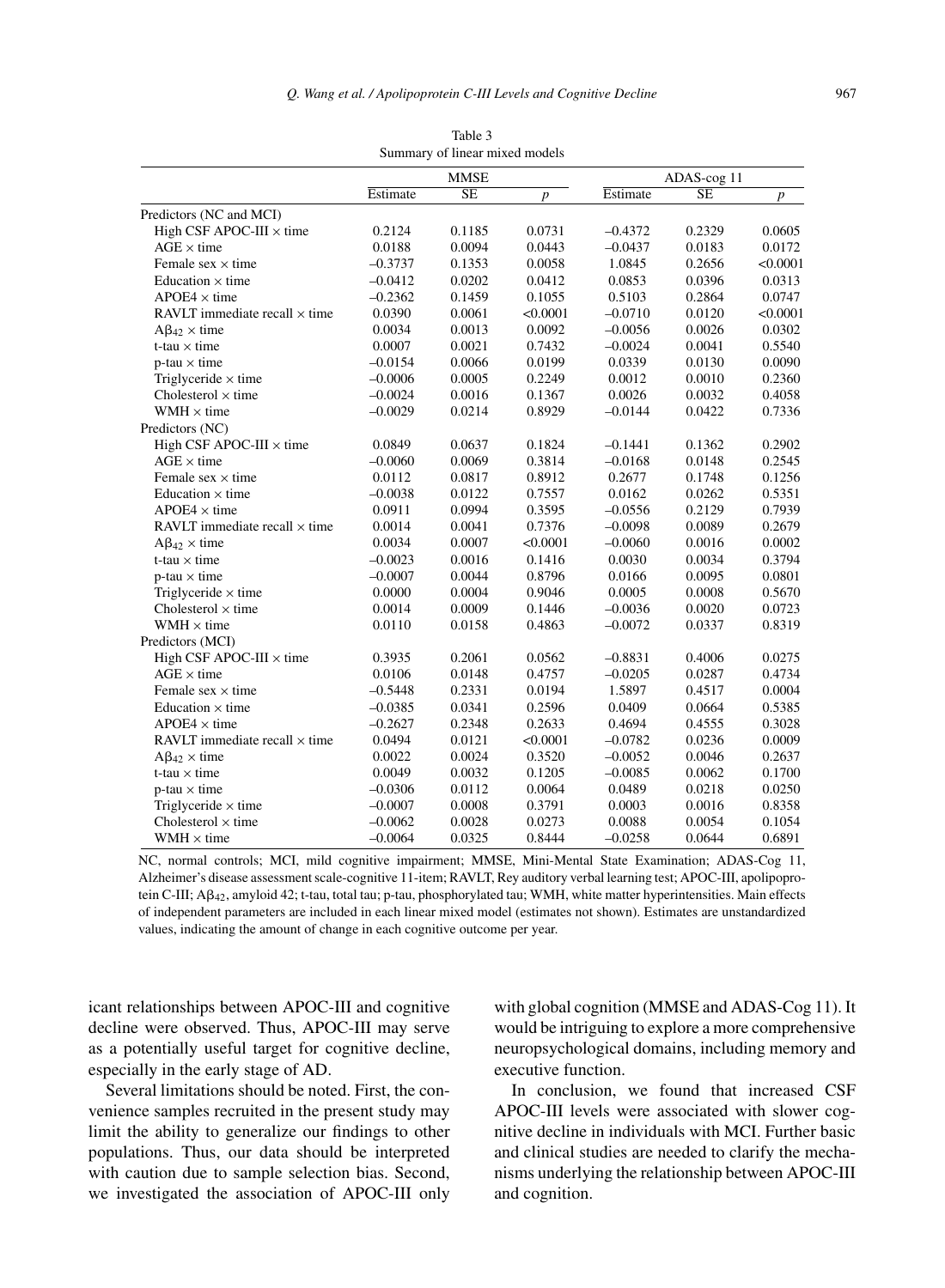

Fig. 3. Association of CSF APOC-III levels with cognitive decline over a 12-year period. NC, normal controls; MCI, mild cognitive impairment; MMSE, Mini-Mental State Examination; ADAS-Cog 11, Alzheimer's disease assessment scale-cognitive 11-item.

#### **ACKNOWLEDGMENTS**

Data collection and sharing for this project was funded by the Alzheimer's Disease Neuroimaging Initiative (ADNI) (National Institutes of Health Grant U01 AG024904) and DOD ADNI (Department of Defense award number W81XWH-12-2-0012). ADNI is funded by the National Institute on Aging, the National Institute of Biomedical Imaging and Bioengineering, and through generous contributions from the following: AbbVie, Alzheimer's Association; Alzheimer's Drug Discovery Foundation; Araclon Biotech; BioClinica, Inc.; Biogen; Bristol-Myers Squibb Company; CereSpir, Inc.; Cogstate; Eisai Inc.; Elan Pharmaceuticals, Inc.; Eli Lilly and Company; EuroImmun; F. Hoffmann-La Roche Ltd and its affiliated company Genentech, Inc.; Fujirebio; GE Healthcare; IXICO Ltd.; Janssen Alzheimer Immunotherapy Research & Development, LLC.; Johnson & Johnson Pharmaceutical Research & Development LLC.; Lumosity; Lundbeck; Merck & Co., Inc.; Meso Scale Diagnostics, LLC.; NeuroRx Research; Neurotrack Technologies; Novartis Pharmaceuticals Corporation; Pfizer Inc.; Piramal Imaging; Servier; Takeda Pharmaceutical Company; and Transition Therapeutics. The Canadian Institutes of Health Research is providing funds to support ADNI clinical sites in Canada. Private sector contributions are facilitated by the Foundation for the National Institutes of Health ([http://www.fnih.org\)](http://www.fnih.org). The grantee organization is the Northern California Institute for Research and Education, and the study is coordinated by the Alzheimer's Therapeutic Research Institute at the University of Southern California. ADNI data are disseminated by the Laboratory for Neuro Imaging at the University of Southern California.

Authors' disclosures available online [\(https://](https://www.j-alz.com/manuscript-disclosures/18-1096r1) [www.j-alz.com/manuscript-disclosures/18-1096r1\)](https://www.j-alz.com/manuscript-disclosures/18-1096r1).